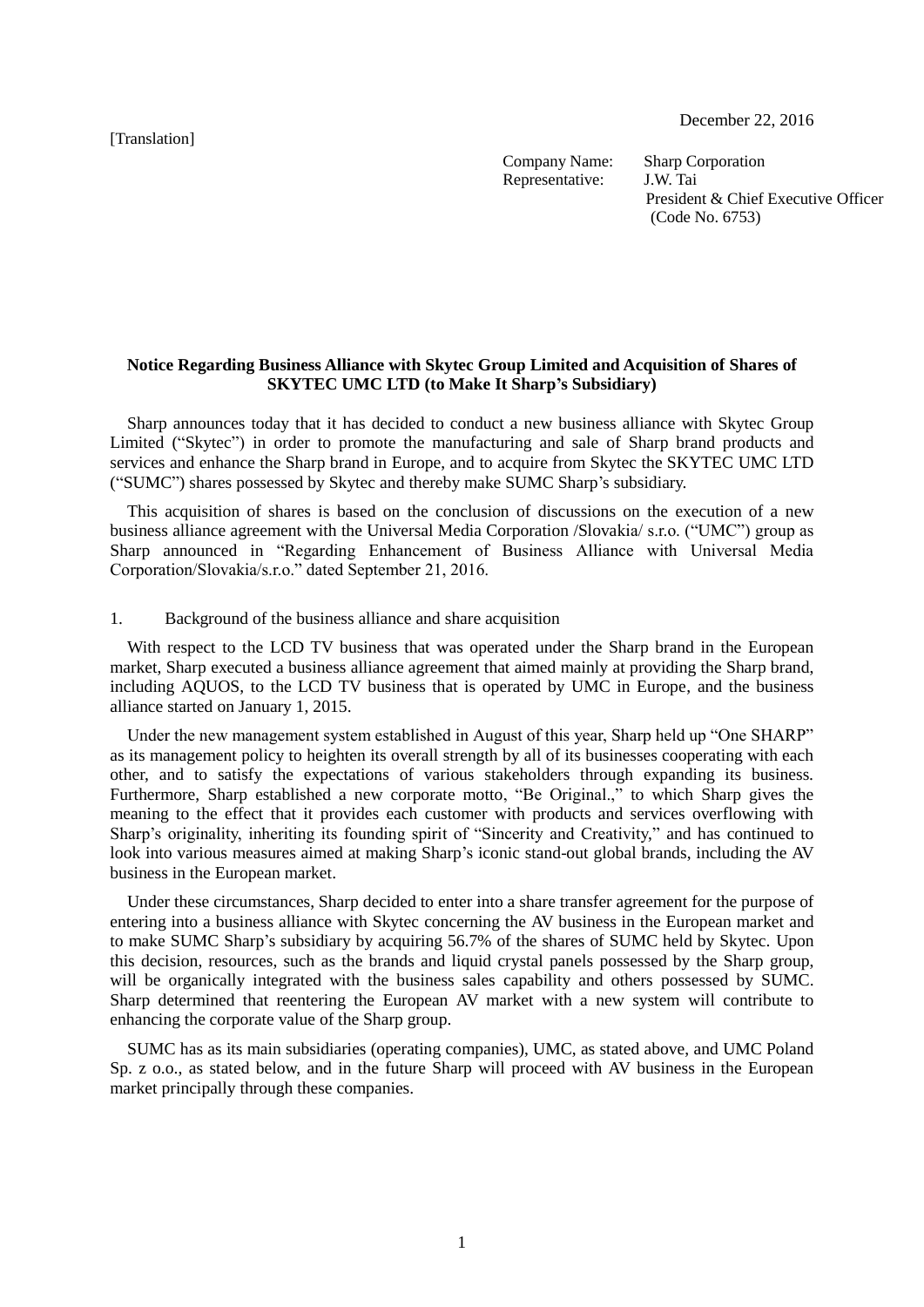2. Outline of the subsidiary (joint venture company) to be changed

| (i)    | Name                                                                                                                   | <b>SKYTEC UMC LTD</b>                                                                                                                                                                                                                                               |  |  |
|--------|------------------------------------------------------------------------------------------------------------------------|---------------------------------------------------------------------------------------------------------------------------------------------------------------------------------------------------------------------------------------------------------------------|--|--|
|        | (ii) Location                                                                                                          | Arch. Makariou & Kalograion, 4 Nicolaides Sea View City, 9th<br>floor, Flat/ Office 903-904 Block A-B, 6016, Larnaca, Cyprus                                                                                                                                        |  |  |
| (iii)  | Title and Name of<br>Representative                                                                                    | CEO, Aslan Khabliev                                                                                                                                                                                                                                                 |  |  |
| (iv)   | <b>Details of Business</b>                                                                                             | Holding company                                                                                                                                                                                                                                                     |  |  |
| (v)    | Capital                                                                                                                | 30,000 EUR (3,677 thousand yen. Calculated at the exchange<br>rate of $1$ EUR = 122.58 yen. As of December 21, 2016.<br>Hereinafter, the exchange rate of EUR is the same unless<br>otherwise specified.)                                                           |  |  |
| (vi)   | Date of Establishment                                                                                                  | October 5, 2016                                                                                                                                                                                                                                                     |  |  |
|        | (vii) Fiscal Year Ended                                                                                                | June 30                                                                                                                                                                                                                                                             |  |  |
| (viii) | Major Shareholder and<br><b>Shareholding Percentage</b>                                                                | Skytec 99.997%                                                                                                                                                                                                                                                      |  |  |
| (ix)   | Relationship between the Listed Company and the Relevant Company                                                       |                                                                                                                                                                                                                                                                     |  |  |
|        | Capital Relationship                                                                                                   | There is no capital relationship that needs to be stated between<br>Sharp and the relevant company.<br>There is no capital relationship that needs to be stated between<br>any related person or related company of Sharp and those of the<br>relevant company.     |  |  |
|        | <b>Personnel Relationship</b>                                                                                          | There is no personnel relationship that needs to be stated between<br>Sharp and the relevant company.<br>There is no personnel relationship that needs to be stated between<br>any related person or related company of Sharp and those of the<br>relevant company. |  |  |
|        | <b>Transaction Relationship</b>                                                                                        | Sharp executed a license agreement with UMC, which is a<br>subsidiary of the relevant company, concerning the use of the<br>Sharp brand.                                                                                                                            |  |  |
|        | <b>Status as a Related Party</b>                                                                                       | The relevant company or any related person or related company<br>of the relevant company does not fall under the category of a<br>related party of Sharp.                                                                                                           |  |  |
| (x)    | Results of Operations and<br>Financial Conditions of the<br>Relevant Company for<br><b>Previous Three Fiscal Years</b> | Not applicable since the relevant company was established in<br>October 2016.<br>Outlines of the main subsidiaries of the relevant company<br>(operating companies); UMC Poland Sp. z o.o. and UMC, are<br>provided in (2).                                         |  |  |

(1) Outline of the subsidiary (joint venture company)

## (2) Outline of the operating companies

| (i)    | Name                                                    | UMC Poland Sp. z o.o.                                                                                                      |  |  |
|--------|---------------------------------------------------------|----------------------------------------------------------------------------------------------------------------------------|--|--|
| (ii)   | Location                                                | Ostaszewo 57B 87-148 Lysomice Poland                                                                                       |  |  |
| (iii)  | Title and Name of<br>Representative                     | CEO, Aslan Khabliev                                                                                                        |  |  |
| (iv)   | <b>Details of Business</b>                              | Manufacturing and sale of TVs                                                                                              |  |  |
| (v)    | Capital                                                 | 203,000,000 PLN<br>$(5,643$ million yen. Calculated at the exchange rate of 1 PLN =<br>27.80 yen. As of December 21, 2016) |  |  |
| (vi)   | Date of Establishment                                   | November 4, 2003                                                                                                           |  |  |
| (vii)  | <b>Fiscal Year Ended</b>                                | June $30$                                                                                                                  |  |  |
| (viii) | Major Shareholder and<br><b>Shareholding Percentage</b> | <b>SKYTEC UMC LTD 100%</b>                                                                                                 |  |  |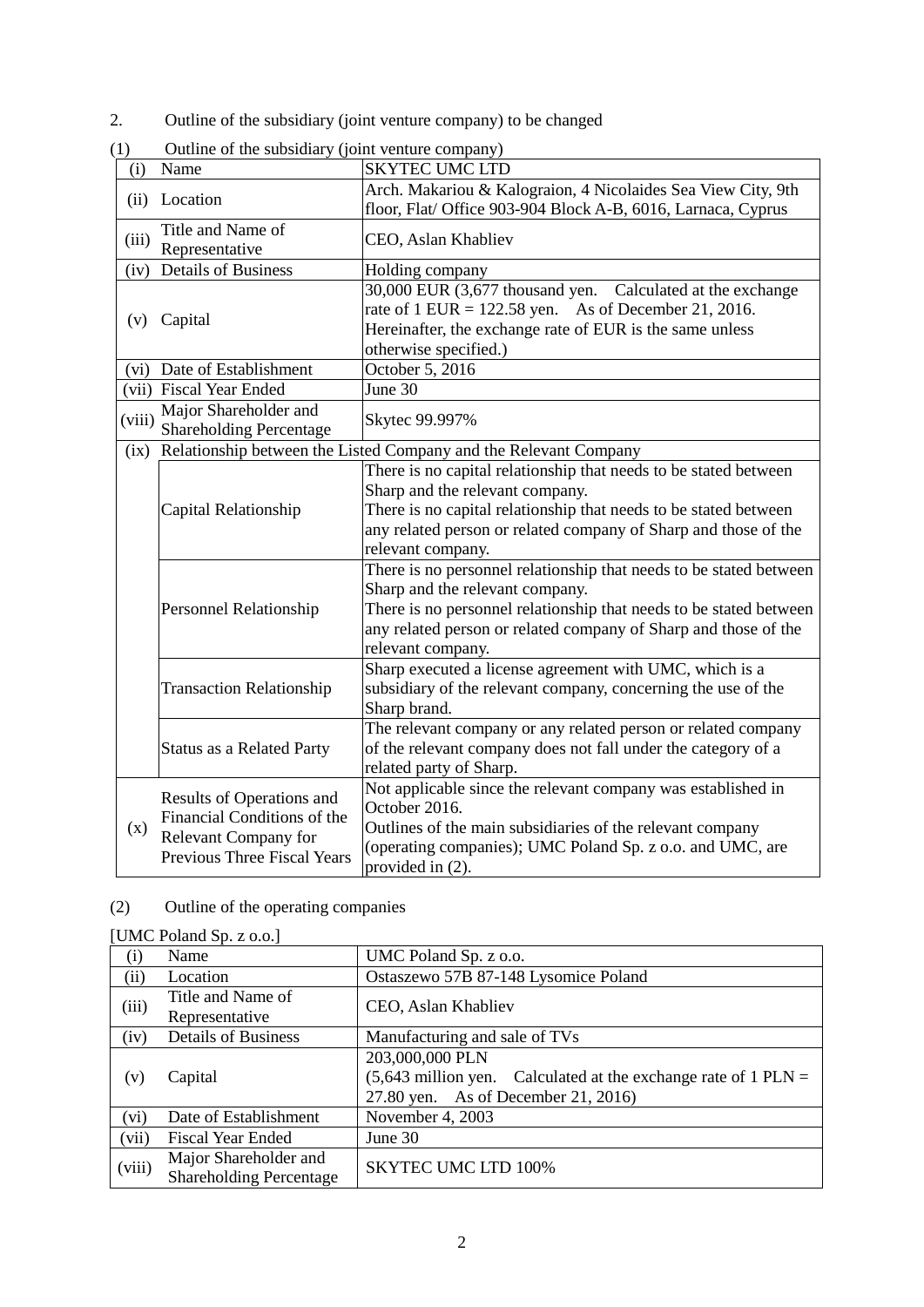| (ix) | Relationship between the Listed Company and the Relevant Company                          |                                                                                                         |                                                               |                                          |  |
|------|-------------------------------------------------------------------------------------------|---------------------------------------------------------------------------------------------------------|---------------------------------------------------------------|------------------------------------------|--|
|      |                                                                                           | There is no capital relationship that needs to be stated between                                        |                                                               |                                          |  |
|      |                                                                                           | Sharp and the relevant company.                                                                         |                                                               |                                          |  |
|      | Capital Relationship                                                                      | There is no capital relationship that needs to be stated between                                        |                                                               |                                          |  |
|      |                                                                                           | any related person or related company of Sharp and those of the                                         |                                                               |                                          |  |
|      |                                                                                           | relevant company.                                                                                       |                                                               |                                          |  |
|      |                                                                                           | There is no personnel relationship that needs to be stated                                              |                                                               |                                          |  |
|      |                                                                                           | between Sharp and the relevant company.                                                                 |                                                               |                                          |  |
|      | Personnel Relationship                                                                    |                                                                                                         | There is no personnel relationship that needs to be stated    |                                          |  |
|      |                                                                                           | between any related person or related company of Sharp and                                              |                                                               |                                          |  |
|      |                                                                                           | those of the relevant company.                                                                          |                                                               |                                          |  |
|      |                                                                                           | There is no transaction relationship that needs to be stated<br>between Sharp and the relevant company. |                                                               |                                          |  |
|      |                                                                                           |                                                                                                         |                                                               |                                          |  |
|      | <b>Transaction Relationship</b>                                                           |                                                                                                         | There is no transaction relationship that needs to be stated  |                                          |  |
|      |                                                                                           |                                                                                                         | between any related person or related company of Sharp and    |                                          |  |
|      |                                                                                           | those of the relevant company.                                                                          |                                                               |                                          |  |
|      |                                                                                           |                                                                                                         | The relevant company or any related person or related company |                                          |  |
|      | <b>Status as a Related Party</b>                                                          |                                                                                                         | of the relevant company does not fall under the category of a |                                          |  |
|      |                                                                                           | related party of Sharp.                                                                                 |                                                               |                                          |  |
| (x)  | Results of Operations and Financial Conditions of the Relevant Company for Previous Three |                                                                                                         |                                                               |                                          |  |
|      | Fiscal Years (*)                                                                          |                                                                                                         |                                                               |                                          |  |
|      | <b>Fiscal Year Ended</b>                                                                  | Fiscal year ended                                                                                       | Fiscal year ended                                             | Fiscal year ended                        |  |
|      |                                                                                           | March 2014                                                                                              | March 2015                                                    | June 2016                                |  |
|      |                                                                                           | 151,858 thousand                                                                                        | 150,853 thousand                                              | 212,834 thousand                         |  |
|      | <b>Net Assets</b>                                                                         | <b>PLN</b>                                                                                              | <b>PLN</b>                                                    | <b>PLN</b>                               |  |
|      |                                                                                           | $(5,151$ million yen)                                                                                   | $(4,811$ million yen)                                         | $(5,519$ million yen)                    |  |
|      |                                                                                           | 317,321 thousand                                                                                        | 263,244 thousand                                              | 544,581 thousand                         |  |
|      | <b>Total Assets</b>                                                                       | <b>PLN</b>                                                                                              | <b>PLN</b>                                                    | <b>PLN</b>                               |  |
|      |                                                                                           | $(10,764$ million                                                                                       | $(8,395$ million yen)                                         | $(14, 121$ million                       |  |
|      |                                                                                           | yen)                                                                                                    |                                                               | yen)                                     |  |
|      | Net Assets per Share                                                                      | 37.40 PLN                                                                                               | 37.16 PLN                                                     | 52.42 PLN                                |  |
|      |                                                                                           | $(1,268.61$ yen)                                                                                        | $(1,185.03 \text{ yen})$                                      | $(1,359.25 \text{ yen})$                 |  |
|      |                                                                                           | 726,464 thousand                                                                                        | 410,278 thousand                                              | 1,192,372 thousand                       |  |
|      | Proceeds of Sale                                                                          | <b>PLN</b>                                                                                              | <b>PLN</b>                                                    | <b>PLN</b>                               |  |
|      |                                                                                           | $(24, 642$ million                                                                                      | $(13,084$ million                                             | $(30,918 \text{ million})$               |  |
|      |                                                                                           | yen)                                                                                                    | yen)                                                          | yen)                                     |  |
|      | Operating Income or                                                                       | -4,147 thousand<br><b>PLN</b>                                                                           | 9,291 thousand<br><b>PLN</b>                                  | 51,794 thousand<br><b>PLN</b>            |  |
|      | Operating Loss (-)                                                                        |                                                                                                         |                                                               |                                          |  |
|      |                                                                                           | $(-141$ million yen)                                                                                    | (296 million yen)                                             | $(1,348$ million yen)<br>53,170 thousand |  |
|      | Ordinary Income or                                                                        | -7,353 thousand<br><b>PLN</b>                                                                           | 70 thousand PLN                                               | <b>PLN</b>                               |  |
|      | Ordinary Loss (-)                                                                         |                                                                                                         | (2 million yen)                                               |                                          |  |
|      | Net Income or                                                                             | (-249 million yen)<br>-32,387 thousand                                                                  |                                                               | $(1,379$ million yen)<br>61,981 thousand |  |
|      | Net Loss (-)                                                                              | <b>PLN</b>                                                                                              | 70 thousand PLN                                               | <b>PLN</b>                               |  |
|      |                                                                                           | $(-1,099$ million yen)                                                                                  | (2 million yen)                                               | $(1,607$ million yen)                    |  |
|      | Net Income or                                                                             | -7.98 PLN                                                                                               | 0.02 PLN                                                      | 15.27 PLN                                |  |
|      | Net Loss (-) per Share                                                                    | $(-270.68 \text{ yen})$                                                                                 | $(0.64 \text{ yen})$                                          | $(395.95 \text{ yen})$                   |  |
|      |                                                                                           |                                                                                                         |                                                               |                                          |  |
|      | Dividends per Share                                                                       |                                                                                                         |                                                               |                                          |  |

 $\overline{\phantom{a}}$  In the above results, the conversion was based on 1 PLN = 33.92 yen (as of March 31, 2014) for the fiscal year ended March 2014, 1 PLN =  $31.89$  yen (as of March 31, 2015) for the fiscal year ended March 2015, and 1 PLN = 25.93 yen (as of June 30, 2016) for the fiscal year ended June 2016.

The figures for the fiscal year ended June 2016 are accumulated for 15 months due to the change of the fiscal year end.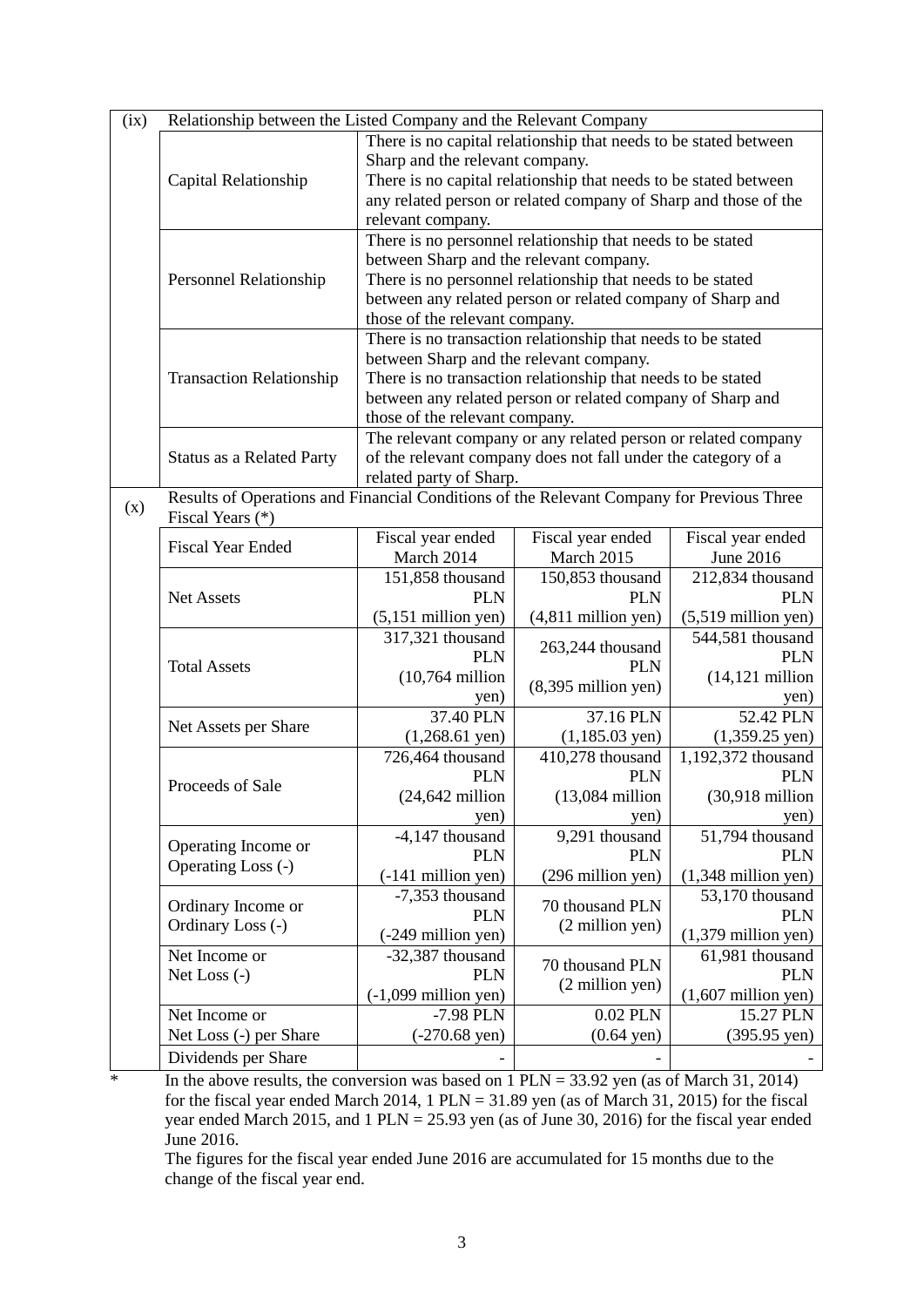| Universal Media Corporation /Slovakia/ s.r.o.<br>Name<br>(i)<br>(ii)<br>Mickiewiczova 7104/14 811 07 Bratislava 1 Slovakia<br>Location<br>Title and Name of<br>(iii)<br>CEO, Aslan Khabliev<br>Representative<br><b>Details of Business</b><br>Sales of TVs<br>(iv)<br>1,659,696 EUR (203,446 thousand yen)<br>Capital<br>(v)<br>Date of Establishment<br>November 4, 2003<br>(vi)<br>June 30<br><b>Fiscal Year Ended</b><br>(vii)<br>Major Shareholder and<br><b>SKYTEC UMC LTD 100%</b><br>Shareholding<br>(viii)<br>Percentage<br>Relationship between the Listed Company and the Relevant Company<br>(ix)<br>There is no capital relationship that needs to be stated between<br>Sharp and the relevant company.<br>There is no capital relationship that needs to be stated between any<br>Capital Relationship<br>related person or related company of Sharp and those of the<br>relevant company.<br>There is no personnel relationship that needs to be stated between<br>Sharp and the relevant company.<br>There is no capital relationship that needs to be stated between any<br>Personnel Relationship<br>related person or related company of Sharp and those of the<br>relevant company.<br>Transaction<br>Sharp executed a license agreement concerning the use of the<br>Relationship<br>Sharp brand with the relevant company.<br>The relevant company or any related person or related company of<br>Status as a Related<br>the relevant company does not fall under the category of a related<br>Party<br>party of Sharp.<br>Results of Operations and Financial Conditions of the Relevant Company for Previous Three<br>(x)<br>Fiscal Years (*)<br>Fiscal year ended<br>Fiscal year ended<br>Fiscal year ended<br><b>Fiscal Year Ended</b><br>June 2014<br>June 2015<br>June 2016<br>13,541,272 EUR<br>16,793,626 EUR<br>13,058,977 EUR<br>Net Assets<br>$(1,872$ million yen)<br>$(2,304$ million yen)<br>$(1,493$ million yen)<br>107,833,707 EUR<br>116,776,061 EUR<br>156,163,768 EUR<br>$(12,332$ million<br><b>Total Assets</b><br>$(16,140 \text{ million yen})$<br>$(21,426$ million yen)<br>yen)<br>Net Assets per Share<br>270,017,665 EUR<br>196,958,501 EUR<br>238,901,339 EUR<br>$(30,879)$ million<br>Proceeds of Sale<br>$(33,019)$ million yen)<br>$(27,023$ million yen)<br>yen)<br>$-2,432,021$ EUR<br>Operating Income or<br>3,721,478 EUR<br>11,937,827 EUR<br>Operating Loss (-)<br>$(514$ million yen)<br>$(1,638$ million yen)<br>(-278 million yen)<br>847,833 EUR<br>528,878 EUR<br>-513,538 EUR<br>Ordinary Income or<br>Ordinary Loss (-)<br>(117 million yen)<br>(73 million yen)<br>(-59 million yen)<br>Net Income or Net<br>588,810 EUR<br>393,267 EUR<br>$-1,004,789$ EUR<br>(81 million yen)<br>$(54$ million yen)<br>$(-115 \text{ million yen})$<br>Loss $(-)$<br>Net Income |  | Omversal Nicula Corporation / Slovakia 3.1.0.] |   |  |  |  |
|---------------------------------------------------------------------------------------------------------------------------------------------------------------------------------------------------------------------------------------------------------------------------------------------------------------------------------------------------------------------------------------------------------------------------------------------------------------------------------------------------------------------------------------------------------------------------------------------------------------------------------------------------------------------------------------------------------------------------------------------------------------------------------------------------------------------------------------------------------------------------------------------------------------------------------------------------------------------------------------------------------------------------------------------------------------------------------------------------------------------------------------------------------------------------------------------------------------------------------------------------------------------------------------------------------------------------------------------------------------------------------------------------------------------------------------------------------------------------------------------------------------------------------------------------------------------------------------------------------------------------------------------------------------------------------------------------------------------------------------------------------------------------------------------------------------------------------------------------------------------------------------------------------------------------------------------------------------------------------------------------------------------------------------------------------------------------------------------------------------------------------------------------------------------------------------------------------------------------------------------------------------------------------------------------------------------------------------------------------------------------------------------------------------------------------------------------------------------------------------------------------------------------------------------------------------------------------------------------------------------------------------------------------------------------------------------------------------------------------------------------------------------------------------------------------------------------------------|--|------------------------------------------------|---|--|--|--|
|                                                                                                                                                                                                                                                                                                                                                                                                                                                                                                                                                                                                                                                                                                                                                                                                                                                                                                                                                                                                                                                                                                                                                                                                                                                                                                                                                                                                                                                                                                                                                                                                                                                                                                                                                                                                                                                                                                                                                                                                                                                                                                                                                                                                                                                                                                                                                                                                                                                                                                                                                                                                                                                                                                                                                                                                                                       |  |                                                |   |  |  |  |
|                                                                                                                                                                                                                                                                                                                                                                                                                                                                                                                                                                                                                                                                                                                                                                                                                                                                                                                                                                                                                                                                                                                                                                                                                                                                                                                                                                                                                                                                                                                                                                                                                                                                                                                                                                                                                                                                                                                                                                                                                                                                                                                                                                                                                                                                                                                                                                                                                                                                                                                                                                                                                                                                                                                                                                                                                                       |  |                                                |   |  |  |  |
|                                                                                                                                                                                                                                                                                                                                                                                                                                                                                                                                                                                                                                                                                                                                                                                                                                                                                                                                                                                                                                                                                                                                                                                                                                                                                                                                                                                                                                                                                                                                                                                                                                                                                                                                                                                                                                                                                                                                                                                                                                                                                                                                                                                                                                                                                                                                                                                                                                                                                                                                                                                                                                                                                                                                                                                                                                       |  |                                                |   |  |  |  |
|                                                                                                                                                                                                                                                                                                                                                                                                                                                                                                                                                                                                                                                                                                                                                                                                                                                                                                                                                                                                                                                                                                                                                                                                                                                                                                                                                                                                                                                                                                                                                                                                                                                                                                                                                                                                                                                                                                                                                                                                                                                                                                                                                                                                                                                                                                                                                                                                                                                                                                                                                                                                                                                                                                                                                                                                                                       |  |                                                |   |  |  |  |
|                                                                                                                                                                                                                                                                                                                                                                                                                                                                                                                                                                                                                                                                                                                                                                                                                                                                                                                                                                                                                                                                                                                                                                                                                                                                                                                                                                                                                                                                                                                                                                                                                                                                                                                                                                                                                                                                                                                                                                                                                                                                                                                                                                                                                                                                                                                                                                                                                                                                                                                                                                                                                                                                                                                                                                                                                                       |  |                                                |   |  |  |  |
|                                                                                                                                                                                                                                                                                                                                                                                                                                                                                                                                                                                                                                                                                                                                                                                                                                                                                                                                                                                                                                                                                                                                                                                                                                                                                                                                                                                                                                                                                                                                                                                                                                                                                                                                                                                                                                                                                                                                                                                                                                                                                                                                                                                                                                                                                                                                                                                                                                                                                                                                                                                                                                                                                                                                                                                                                                       |  |                                                |   |  |  |  |
|                                                                                                                                                                                                                                                                                                                                                                                                                                                                                                                                                                                                                                                                                                                                                                                                                                                                                                                                                                                                                                                                                                                                                                                                                                                                                                                                                                                                                                                                                                                                                                                                                                                                                                                                                                                                                                                                                                                                                                                                                                                                                                                                                                                                                                                                                                                                                                                                                                                                                                                                                                                                                                                                                                                                                                                                                                       |  |                                                |   |  |  |  |
|                                                                                                                                                                                                                                                                                                                                                                                                                                                                                                                                                                                                                                                                                                                                                                                                                                                                                                                                                                                                                                                                                                                                                                                                                                                                                                                                                                                                                                                                                                                                                                                                                                                                                                                                                                                                                                                                                                                                                                                                                                                                                                                                                                                                                                                                                                                                                                                                                                                                                                                                                                                                                                                                                                                                                                                                                                       |  |                                                |   |  |  |  |
|                                                                                                                                                                                                                                                                                                                                                                                                                                                                                                                                                                                                                                                                                                                                                                                                                                                                                                                                                                                                                                                                                                                                                                                                                                                                                                                                                                                                                                                                                                                                                                                                                                                                                                                                                                                                                                                                                                                                                                                                                                                                                                                                                                                                                                                                                                                                                                                                                                                                                                                                                                                                                                                                                                                                                                                                                                       |  |                                                |   |  |  |  |
|                                                                                                                                                                                                                                                                                                                                                                                                                                                                                                                                                                                                                                                                                                                                                                                                                                                                                                                                                                                                                                                                                                                                                                                                                                                                                                                                                                                                                                                                                                                                                                                                                                                                                                                                                                                                                                                                                                                                                                                                                                                                                                                                                                                                                                                                                                                                                                                                                                                                                                                                                                                                                                                                                                                                                                                                                                       |  |                                                |   |  |  |  |
|                                                                                                                                                                                                                                                                                                                                                                                                                                                                                                                                                                                                                                                                                                                                                                                                                                                                                                                                                                                                                                                                                                                                                                                                                                                                                                                                                                                                                                                                                                                                                                                                                                                                                                                                                                                                                                                                                                                                                                                                                                                                                                                                                                                                                                                                                                                                                                                                                                                                                                                                                                                                                                                                                                                                                                                                                                       |  |                                                |   |  |  |  |
|                                                                                                                                                                                                                                                                                                                                                                                                                                                                                                                                                                                                                                                                                                                                                                                                                                                                                                                                                                                                                                                                                                                                                                                                                                                                                                                                                                                                                                                                                                                                                                                                                                                                                                                                                                                                                                                                                                                                                                                                                                                                                                                                                                                                                                                                                                                                                                                                                                                                                                                                                                                                                                                                                                                                                                                                                                       |  |                                                |   |  |  |  |
|                                                                                                                                                                                                                                                                                                                                                                                                                                                                                                                                                                                                                                                                                                                                                                                                                                                                                                                                                                                                                                                                                                                                                                                                                                                                                                                                                                                                                                                                                                                                                                                                                                                                                                                                                                                                                                                                                                                                                                                                                                                                                                                                                                                                                                                                                                                                                                                                                                                                                                                                                                                                                                                                                                                                                                                                                                       |  |                                                |   |  |  |  |
|                                                                                                                                                                                                                                                                                                                                                                                                                                                                                                                                                                                                                                                                                                                                                                                                                                                                                                                                                                                                                                                                                                                                                                                                                                                                                                                                                                                                                                                                                                                                                                                                                                                                                                                                                                                                                                                                                                                                                                                                                                                                                                                                                                                                                                                                                                                                                                                                                                                                                                                                                                                                                                                                                                                                                                                                                                       |  |                                                |   |  |  |  |
|                                                                                                                                                                                                                                                                                                                                                                                                                                                                                                                                                                                                                                                                                                                                                                                                                                                                                                                                                                                                                                                                                                                                                                                                                                                                                                                                                                                                                                                                                                                                                                                                                                                                                                                                                                                                                                                                                                                                                                                                                                                                                                                                                                                                                                                                                                                                                                                                                                                                                                                                                                                                                                                                                                                                                                                                                                       |  |                                                |   |  |  |  |
|                                                                                                                                                                                                                                                                                                                                                                                                                                                                                                                                                                                                                                                                                                                                                                                                                                                                                                                                                                                                                                                                                                                                                                                                                                                                                                                                                                                                                                                                                                                                                                                                                                                                                                                                                                                                                                                                                                                                                                                                                                                                                                                                                                                                                                                                                                                                                                                                                                                                                                                                                                                                                                                                                                                                                                                                                                       |  |                                                |   |  |  |  |
|                                                                                                                                                                                                                                                                                                                                                                                                                                                                                                                                                                                                                                                                                                                                                                                                                                                                                                                                                                                                                                                                                                                                                                                                                                                                                                                                                                                                                                                                                                                                                                                                                                                                                                                                                                                                                                                                                                                                                                                                                                                                                                                                                                                                                                                                                                                                                                                                                                                                                                                                                                                                                                                                                                                                                                                                                                       |  |                                                |   |  |  |  |
|                                                                                                                                                                                                                                                                                                                                                                                                                                                                                                                                                                                                                                                                                                                                                                                                                                                                                                                                                                                                                                                                                                                                                                                                                                                                                                                                                                                                                                                                                                                                                                                                                                                                                                                                                                                                                                                                                                                                                                                                                                                                                                                                                                                                                                                                                                                                                                                                                                                                                                                                                                                                                                                                                                                                                                                                                                       |  |                                                |   |  |  |  |
|                                                                                                                                                                                                                                                                                                                                                                                                                                                                                                                                                                                                                                                                                                                                                                                                                                                                                                                                                                                                                                                                                                                                                                                                                                                                                                                                                                                                                                                                                                                                                                                                                                                                                                                                                                                                                                                                                                                                                                                                                                                                                                                                                                                                                                                                                                                                                                                                                                                                                                                                                                                                                                                                                                                                                                                                                                       |  |                                                |   |  |  |  |
|                                                                                                                                                                                                                                                                                                                                                                                                                                                                                                                                                                                                                                                                                                                                                                                                                                                                                                                                                                                                                                                                                                                                                                                                                                                                                                                                                                                                                                                                                                                                                                                                                                                                                                                                                                                                                                                                                                                                                                                                                                                                                                                                                                                                                                                                                                                                                                                                                                                                                                                                                                                                                                                                                                                                                                                                                                       |  |                                                |   |  |  |  |
|                                                                                                                                                                                                                                                                                                                                                                                                                                                                                                                                                                                                                                                                                                                                                                                                                                                                                                                                                                                                                                                                                                                                                                                                                                                                                                                                                                                                                                                                                                                                                                                                                                                                                                                                                                                                                                                                                                                                                                                                                                                                                                                                                                                                                                                                                                                                                                                                                                                                                                                                                                                                                                                                                                                                                                                                                                       |  |                                                |   |  |  |  |
|                                                                                                                                                                                                                                                                                                                                                                                                                                                                                                                                                                                                                                                                                                                                                                                                                                                                                                                                                                                                                                                                                                                                                                                                                                                                                                                                                                                                                                                                                                                                                                                                                                                                                                                                                                                                                                                                                                                                                                                                                                                                                                                                                                                                                                                                                                                                                                                                                                                                                                                                                                                                                                                                                                                                                                                                                                       |  |                                                |   |  |  |  |
|                                                                                                                                                                                                                                                                                                                                                                                                                                                                                                                                                                                                                                                                                                                                                                                                                                                                                                                                                                                                                                                                                                                                                                                                                                                                                                                                                                                                                                                                                                                                                                                                                                                                                                                                                                                                                                                                                                                                                                                                                                                                                                                                                                                                                                                                                                                                                                                                                                                                                                                                                                                                                                                                                                                                                                                                                                       |  |                                                |   |  |  |  |
|                                                                                                                                                                                                                                                                                                                                                                                                                                                                                                                                                                                                                                                                                                                                                                                                                                                                                                                                                                                                                                                                                                                                                                                                                                                                                                                                                                                                                                                                                                                                                                                                                                                                                                                                                                                                                                                                                                                                                                                                                                                                                                                                                                                                                                                                                                                                                                                                                                                                                                                                                                                                                                                                                                                                                                                                                                       |  |                                                |   |  |  |  |
|                                                                                                                                                                                                                                                                                                                                                                                                                                                                                                                                                                                                                                                                                                                                                                                                                                                                                                                                                                                                                                                                                                                                                                                                                                                                                                                                                                                                                                                                                                                                                                                                                                                                                                                                                                                                                                                                                                                                                                                                                                                                                                                                                                                                                                                                                                                                                                                                                                                                                                                                                                                                                                                                                                                                                                                                                                       |  |                                                |   |  |  |  |
|                                                                                                                                                                                                                                                                                                                                                                                                                                                                                                                                                                                                                                                                                                                                                                                                                                                                                                                                                                                                                                                                                                                                                                                                                                                                                                                                                                                                                                                                                                                                                                                                                                                                                                                                                                                                                                                                                                                                                                                                                                                                                                                                                                                                                                                                                                                                                                                                                                                                                                                                                                                                                                                                                                                                                                                                                                       |  |                                                |   |  |  |  |
|                                                                                                                                                                                                                                                                                                                                                                                                                                                                                                                                                                                                                                                                                                                                                                                                                                                                                                                                                                                                                                                                                                                                                                                                                                                                                                                                                                                                                                                                                                                                                                                                                                                                                                                                                                                                                                                                                                                                                                                                                                                                                                                                                                                                                                                                                                                                                                                                                                                                                                                                                                                                                                                                                                                                                                                                                                       |  |                                                |   |  |  |  |
|                                                                                                                                                                                                                                                                                                                                                                                                                                                                                                                                                                                                                                                                                                                                                                                                                                                                                                                                                                                                                                                                                                                                                                                                                                                                                                                                                                                                                                                                                                                                                                                                                                                                                                                                                                                                                                                                                                                                                                                                                                                                                                                                                                                                                                                                                                                                                                                                                                                                                                                                                                                                                                                                                                                                                                                                                                       |  |                                                |   |  |  |  |
|                                                                                                                                                                                                                                                                                                                                                                                                                                                                                                                                                                                                                                                                                                                                                                                                                                                                                                                                                                                                                                                                                                                                                                                                                                                                                                                                                                                                                                                                                                                                                                                                                                                                                                                                                                                                                                                                                                                                                                                                                                                                                                                                                                                                                                                                                                                                                                                                                                                                                                                                                                                                                                                                                                                                                                                                                                       |  |                                                |   |  |  |  |
|                                                                                                                                                                                                                                                                                                                                                                                                                                                                                                                                                                                                                                                                                                                                                                                                                                                                                                                                                                                                                                                                                                                                                                                                                                                                                                                                                                                                                                                                                                                                                                                                                                                                                                                                                                                                                                                                                                                                                                                                                                                                                                                                                                                                                                                                                                                                                                                                                                                                                                                                                                                                                                                                                                                                                                                                                                       |  |                                                |   |  |  |  |
|                                                                                                                                                                                                                                                                                                                                                                                                                                                                                                                                                                                                                                                                                                                                                                                                                                                                                                                                                                                                                                                                                                                                                                                                                                                                                                                                                                                                                                                                                                                                                                                                                                                                                                                                                                                                                                                                                                                                                                                                                                                                                                                                                                                                                                                                                                                                                                                                                                                                                                                                                                                                                                                                                                                                                                                                                                       |  |                                                |   |  |  |  |
|                                                                                                                                                                                                                                                                                                                                                                                                                                                                                                                                                                                                                                                                                                                                                                                                                                                                                                                                                                                                                                                                                                                                                                                                                                                                                                                                                                                                                                                                                                                                                                                                                                                                                                                                                                                                                                                                                                                                                                                                                                                                                                                                                                                                                                                                                                                                                                                                                                                                                                                                                                                                                                                                                                                                                                                                                                       |  |                                                |   |  |  |  |
|                                                                                                                                                                                                                                                                                                                                                                                                                                                                                                                                                                                                                                                                                                                                                                                                                                                                                                                                                                                                                                                                                                                                                                                                                                                                                                                                                                                                                                                                                                                                                                                                                                                                                                                                                                                                                                                                                                                                                                                                                                                                                                                                                                                                                                                                                                                                                                                                                                                                                                                                                                                                                                                                                                                                                                                                                                       |  |                                                |   |  |  |  |
|                                                                                                                                                                                                                                                                                                                                                                                                                                                                                                                                                                                                                                                                                                                                                                                                                                                                                                                                                                                                                                                                                                                                                                                                                                                                                                                                                                                                                                                                                                                                                                                                                                                                                                                                                                                                                                                                                                                                                                                                                                                                                                                                                                                                                                                                                                                                                                                                                                                                                                                                                                                                                                                                                                                                                                                                                                       |  |                                                |   |  |  |  |
|                                                                                                                                                                                                                                                                                                                                                                                                                                                                                                                                                                                                                                                                                                                                                                                                                                                                                                                                                                                                                                                                                                                                                                                                                                                                                                                                                                                                                                                                                                                                                                                                                                                                                                                                                                                                                                                                                                                                                                                                                                                                                                                                                                                                                                                                                                                                                                                                                                                                                                                                                                                                                                                                                                                                                                                                                                       |  |                                                |   |  |  |  |
|                                                                                                                                                                                                                                                                                                                                                                                                                                                                                                                                                                                                                                                                                                                                                                                                                                                                                                                                                                                                                                                                                                                                                                                                                                                                                                                                                                                                                                                                                                                                                                                                                                                                                                                                                                                                                                                                                                                                                                                                                                                                                                                                                                                                                                                                                                                                                                                                                                                                                                                                                                                                                                                                                                                                                                                                                                       |  |                                                |   |  |  |  |
|                                                                                                                                                                                                                                                                                                                                                                                                                                                                                                                                                                                                                                                                                                                                                                                                                                                                                                                                                                                                                                                                                                                                                                                                                                                                                                                                                                                                                                                                                                                                                                                                                                                                                                                                                                                                                                                                                                                                                                                                                                                                                                                                                                                                                                                                                                                                                                                                                                                                                                                                                                                                                                                                                                                                                                                                                                       |  |                                                |   |  |  |  |
|                                                                                                                                                                                                                                                                                                                                                                                                                                                                                                                                                                                                                                                                                                                                                                                                                                                                                                                                                                                                                                                                                                                                                                                                                                                                                                                                                                                                                                                                                                                                                                                                                                                                                                                                                                                                                                                                                                                                                                                                                                                                                                                                                                                                                                                                                                                                                                                                                                                                                                                                                                                                                                                                                                                                                                                                                                       |  |                                                |   |  |  |  |
|                                                                                                                                                                                                                                                                                                                                                                                                                                                                                                                                                                                                                                                                                                                                                                                                                                                                                                                                                                                                                                                                                                                                                                                                                                                                                                                                                                                                                                                                                                                                                                                                                                                                                                                                                                                                                                                                                                                                                                                                                                                                                                                                                                                                                                                                                                                                                                                                                                                                                                                                                                                                                                                                                                                                                                                                                                       |  |                                                |   |  |  |  |
|                                                                                                                                                                                                                                                                                                                                                                                                                                                                                                                                                                                                                                                                                                                                                                                                                                                                                                                                                                                                                                                                                                                                                                                                                                                                                                                                                                                                                                                                                                                                                                                                                                                                                                                                                                                                                                                                                                                                                                                                                                                                                                                                                                                                                                                                                                                                                                                                                                                                                                                                                                                                                                                                                                                                                                                                                                       |  |                                                |   |  |  |  |
|                                                                                                                                                                                                                                                                                                                                                                                                                                                                                                                                                                                                                                                                                                                                                                                                                                                                                                                                                                                                                                                                                                                                                                                                                                                                                                                                                                                                                                                                                                                                                                                                                                                                                                                                                                                                                                                                                                                                                                                                                                                                                                                                                                                                                                                                                                                                                                                                                                                                                                                                                                                                                                                                                                                                                                                                                                       |  |                                                |   |  |  |  |
|                                                                                                                                                                                                                                                                                                                                                                                                                                                                                                                                                                                                                                                                                                                                                                                                                                                                                                                                                                                                                                                                                                                                                                                                                                                                                                                                                                                                                                                                                                                                                                                                                                                                                                                                                                                                                                                                                                                                                                                                                                                                                                                                                                                                                                                                                                                                                                                                                                                                                                                                                                                                                                                                                                                                                                                                                                       |  |                                                |   |  |  |  |
|                                                                                                                                                                                                                                                                                                                                                                                                                                                                                                                                                                                                                                                                                                                                                                                                                                                                                                                                                                                                                                                                                                                                                                                                                                                                                                                                                                                                                                                                                                                                                                                                                                                                                                                                                                                                                                                                                                                                                                                                                                                                                                                                                                                                                                                                                                                                                                                                                                                                                                                                                                                                                                                                                                                                                                                                                                       |  |                                                |   |  |  |  |
|                                                                                                                                                                                                                                                                                                                                                                                                                                                                                                                                                                                                                                                                                                                                                                                                                                                                                                                                                                                                                                                                                                                                                                                                                                                                                                                                                                                                                                                                                                                                                                                                                                                                                                                                                                                                                                                                                                                                                                                                                                                                                                                                                                                                                                                                                                                                                                                                                                                                                                                                                                                                                                                                                                                                                                                                                                       |  |                                                |   |  |  |  |
|                                                                                                                                                                                                                                                                                                                                                                                                                                                                                                                                                                                                                                                                                                                                                                                                                                                                                                                                                                                                                                                                                                                                                                                                                                                                                                                                                                                                                                                                                                                                                                                                                                                                                                                                                                                                                                                                                                                                                                                                                                                                                                                                                                                                                                                                                                                                                                                                                                                                                                                                                                                                                                                                                                                                                                                                                                       |  |                                                |   |  |  |  |
|                                                                                                                                                                                                                                                                                                                                                                                                                                                                                                                                                                                                                                                                                                                                                                                                                                                                                                                                                                                                                                                                                                                                                                                                                                                                                                                                                                                                                                                                                                                                                                                                                                                                                                                                                                                                                                                                                                                                                                                                                                                                                                                                                                                                                                                                                                                                                                                                                                                                                                                                                                                                                                                                                                                                                                                                                                       |  |                                                |   |  |  |  |
|                                                                                                                                                                                                                                                                                                                                                                                                                                                                                                                                                                                                                                                                                                                                                                                                                                                                                                                                                                                                                                                                                                                                                                                                                                                                                                                                                                                                                                                                                                                                                                                                                                                                                                                                                                                                                                                                                                                                                                                                                                                                                                                                                                                                                                                                                                                                                                                                                                                                                                                                                                                                                                                                                                                                                                                                                                       |  | Dividends per Share                            | - |  |  |  |

[Universal Media Corporation /Slovakia/ s.r.o.]

 $\overline{\hspace{1cm}}$  In the above results, the conversion was based on 1 EUR = 138.21 yen (as of June 30, 2014) for the fiscal year ended June 2014,  $1$  EUR = 137.20 yen (as of June 30, 2015) for the fiscal year ended June 2015, and 1 EUR = 114.36 yen (as of June 30, 2016) for the fiscal year ended June 2016.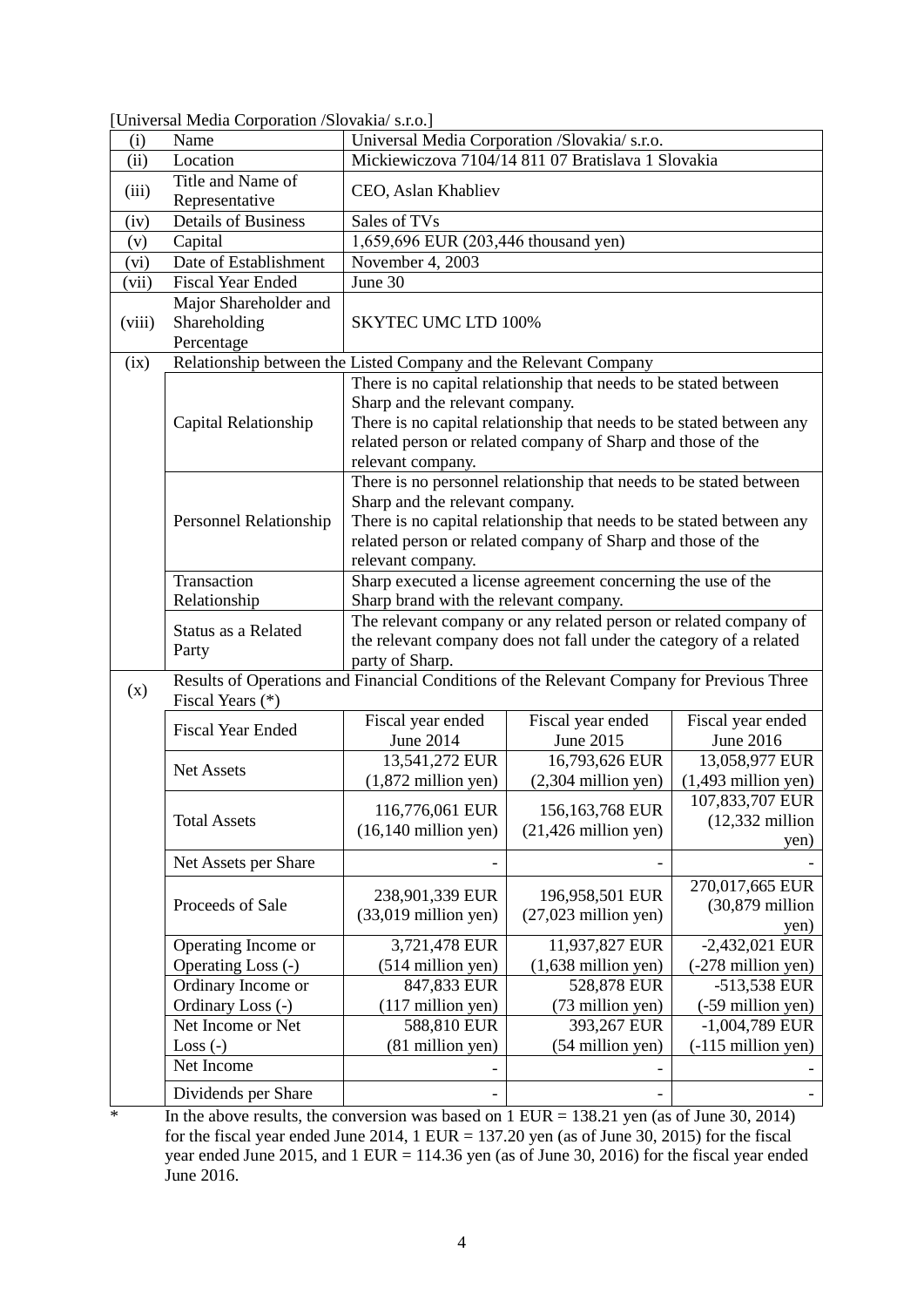- 3. Outline of the other party to the business alliance and share acquisition
- (1) Details of the business alliance

Sharp and Skytec will jointly operate SUMC and its affiliated companies and engage in the AV business, such as the production and sale of TVs.

| (i)    | Name                                                                                                             | <b>Skytec Group Limited</b>                                                                                                                                                                                                                                                                                                                                                                                                                                                                                                                                                                                                                                                                                                   |                                                                                                                                                                                                         |                                               |
|--------|------------------------------------------------------------------------------------------------------------------|-------------------------------------------------------------------------------------------------------------------------------------------------------------------------------------------------------------------------------------------------------------------------------------------------------------------------------------------------------------------------------------------------------------------------------------------------------------------------------------------------------------------------------------------------------------------------------------------------------------------------------------------------------------------------------------------------------------------------------|---------------------------------------------------------------------------------------------------------------------------------------------------------------------------------------------------------|-----------------------------------------------|
| (ii)   | Location                                                                                                         | Arch. Makariou & Kalograion, 4 Nicolaides Sea View City, 9th<br>floor, Flat/ Office 903-904 Block A-B, 6016, Larnaca, Cyprus                                                                                                                                                                                                                                                                                                                                                                                                                                                                                                                                                                                                  |                                                                                                                                                                                                         |                                               |
| (iii)  | Title and Name of<br>Representative                                                                              | CEO, Aslan Khabliev                                                                                                                                                                                                                                                                                                                                                                                                                                                                                                                                                                                                                                                                                                           |                                                                                                                                                                                                         |                                               |
| (iv)   | <b>Details of Business</b>                                                                                       | Holding company                                                                                                                                                                                                                                                                                                                                                                                                                                                                                                                                                                                                                                                                                                               |                                                                                                                                                                                                         |                                               |
| (v)    | Capital                                                                                                          | 3,000,000 CHF<br>(344 million yen.<br>Calculated at the exchange rate of $1CHF =$<br>114.66 yen. As of December 21, 2016)                                                                                                                                                                                                                                                                                                                                                                                                                                                                                                                                                                                                     |                                                                                                                                                                                                         |                                               |
| (vi)   | Date of Establishment                                                                                            | August 25, 2000                                                                                                                                                                                                                                                                                                                                                                                                                                                                                                                                                                                                                                                                                                               |                                                                                                                                                                                                         |                                               |
| (vii)  | Major Shareholder and<br>Shareholding<br>Percentage                                                              | Vladislav Khabliev 100%                                                                                                                                                                                                                                                                                                                                                                                                                                                                                                                                                                                                                                                                                                       |                                                                                                                                                                                                         |                                               |
| (viii) | Relationship between the Listed Company and the Relevant Company                                                 |                                                                                                                                                                                                                                                                                                                                                                                                                                                                                                                                                                                                                                                                                                                               |                                                                                                                                                                                                         |                                               |
|        | Capital Relationship                                                                                             | Sharp and the relevant company.<br>relevant company.                                                                                                                                                                                                                                                                                                                                                                                                                                                                                                                                                                                                                                                                          | There is no capital relationship that needs to be stated between<br>There is no capital relationship that needs to be stated between any<br>related person or related company of Sharp and those of the |                                               |
|        | Personnel Relationship                                                                                           | There is no personnel relationship that needs to be stated between<br>Sharp and the relevant company.<br>There is no capital relationship that needs to be stated between any<br>related person or related company of Sharp and those of the<br>relevant company.<br>There is no transaction relationship that needs to be stated between<br>Sharp and the relevant company or any related person of the<br>relevant company.<br>Sharp executed a license agreement with UMC, which is a sub-<br>subsidiary of the relevant company, concerning the Sharp brand.<br>The relevant company or any related person or related company of<br>the relevant company does not fall under the category of a related<br>party of Sharp. |                                                                                                                                                                                                         |                                               |
|        | Transaction<br>Relationship                                                                                      |                                                                                                                                                                                                                                                                                                                                                                                                                                                                                                                                                                                                                                                                                                                               |                                                                                                                                                                                                         |                                               |
|        | Status as a Related<br>Party                                                                                     |                                                                                                                                                                                                                                                                                                                                                                                                                                                                                                                                                                                                                                                                                                                               |                                                                                                                                                                                                         |                                               |
| (ix)   | Results of Operations and Financial Conditions of the Relevant Company for Previous Three<br><b>Fiscal Years</b> |                                                                                                                                                                                                                                                                                                                                                                                                                                                                                                                                                                                                                                                                                                                               |                                                                                                                                                                                                         |                                               |
|        | <b>Fiscal Year Ended</b>                                                                                         | Fiscal year ended<br>December 2013                                                                                                                                                                                                                                                                                                                                                                                                                                                                                                                                                                                                                                                                                            | Fiscal year ended<br>December 2014                                                                                                                                                                      | Fiscal year ended<br>December 2015            |
|        | Net Assets                                                                                                       | -232,425 CHF<br>$(-27,501$ thousand<br>yen)                                                                                                                                                                                                                                                                                                                                                                                                                                                                                                                                                                                                                                                                                   | -258,566 CHF<br>$(-31,488)$ thousand<br>yen)                                                                                                                                                            | -302,247 CHF<br>$(-36,708)$ thousand<br>yen)  |
|        | <b>Total Assets</b>                                                                                              | 1,968,239 CHF<br>(232,882 thousand<br>yen)                                                                                                                                                                                                                                                                                                                                                                                                                                                                                                                                                                                                                                                                                    | 1,966,166 CHF<br>$(239, 440)$ thousand<br>yen)                                                                                                                                                          | 3,832,019 CHF<br>$(465,399)$ thousand<br>yen) |
|        | Net Assets per Share                                                                                             | -77.48 CHF<br>$(-9,167.43 \text{ yen})$                                                                                                                                                                                                                                                                                                                                                                                                                                                                                                                                                                                                                                                                                       | -86.19 CHF<br>$(-10,496.22 \text{ yen})$                                                                                                                                                                | $-100.75$ CHF<br>$(-12,236.09 \text{ yen})$   |
|        | Proceeds of Sale                                                                                                 | 28,800 CHF<br>(3,408 thousand yen)                                                                                                                                                                                                                                                                                                                                                                                                                                                                                                                                                                                                                                                                                            | 28,503 CHF<br>$(3,471)$ thousand yen)                                                                                                                                                                   | 1,896,600 CHF<br>$(230,342)$ thousand<br>yen) |

(2) Outline of the other party